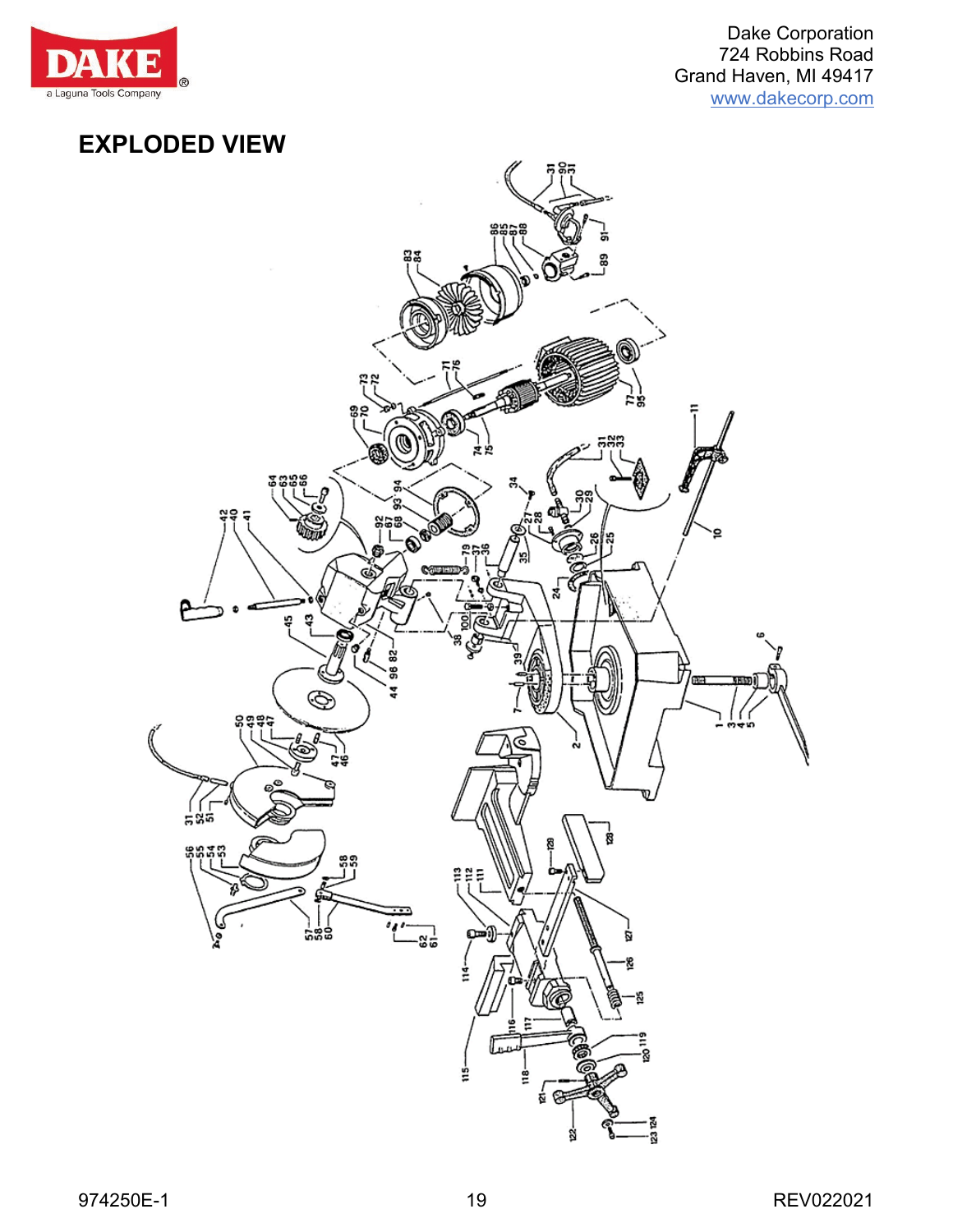

## **ELECTRICAL DIAGRAM**

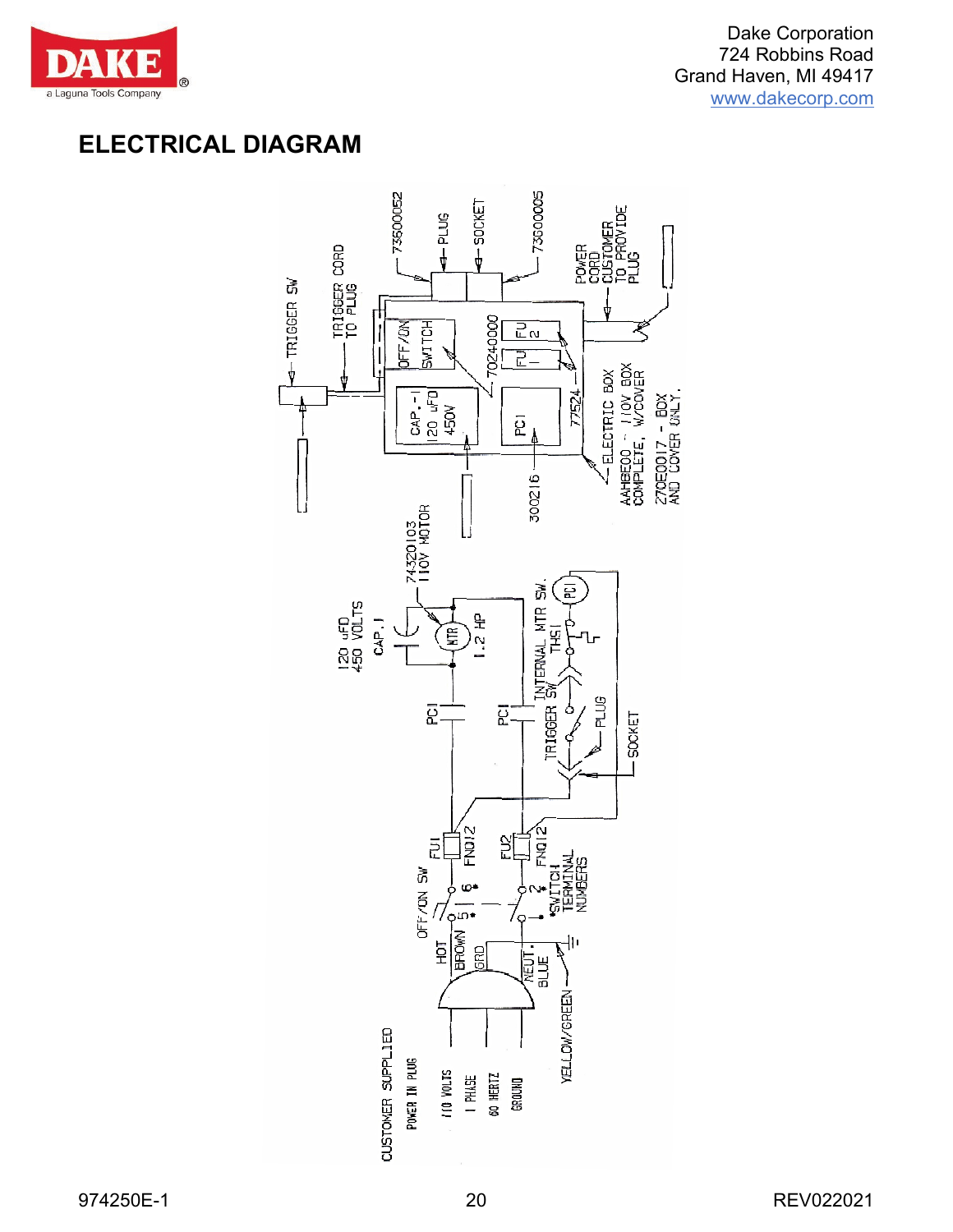| <b>Dake Corporation</b> |
|-------------------------|
| 724 Robbins Road        |
| Grand Haven, MI 49417   |
| www.dakecorp.com        |

## **PART LIST**

 $\overline{\mathbf{E}}$ 

DA

a Laguna Tools Company

| Item           | <b>Part Name</b>                                | <u>Part No.</u> | <b>Item</b> | <b>Part Name</b>                           |
|----------------|-------------------------------------------------|-----------------|-------------|--------------------------------------------|
| 1              | Pedestal                                        | 302983          | 65          | Vise Jaw Washer                            |
| $\overline{2}$ | <b>Revolving Arm</b>                            | AG190046        | 66          | Socket Head Bolt<br>(M12-1.75 x 25mm       |
| 3              | Revolving Arm Lock Pin                          | 303041          | 67          | Bearing (6031)                             |
| $\overline{4}$ | Revolving Arm Lock<br><b>Bushing</b>            | 303042          | 68          | Ring Nut (M15 x 1)                         |
| 5              | <b>Revolving Arm Lock</b><br>Lever              | AG160022        | 69          | <b>Bearing</b>                             |
| 6              | <b>Screw</b><br>$(M8-2.25 \times 20 \text{mm})$ | 80521           | 70          | <b>Front Motor Flange</b>                  |
| $\overline{7}$ | Pin $(\emptyset$ 6mm x 36mm)                    | 82504217        | 79          | <b>Head Return Spring</b>                  |
| 10             | <b>Stock Stop Rod</b>                           | AFC10047        | 82          | Head                                       |
| 11             | <b>Stock Stop</b>                               | ANC10046        | 83          | <b>Rear Motor Flange</b>                   |
| 12             | <b>Quick Lock Vise</b>                          | 302823          | 84          | Motor Fan                                  |
| 14             | Screw M12                                       | 81110133        | 85          | Eccentric Bearing (                        |
| 15             | Vise Jaw Washer                                 | AFB8B037        | 86          | <b>Fan Cover</b>                           |
| 16             | Screw M12                                       | 81110133        | 87          | Retaining Ring (M1                         |
| 18             | <b>Vise Adjusting</b><br>Handwheel              | 47100000        | 88          | <b>Coolant Pump Hou</b>                    |
| 22             | Socket Cap Screw<br>(M8-1.25 x 20mm)            | 80521           | 89          | Socket Head Cap<br>Screw (M6-1.0 x 20      |
| 24-27          | <b>Filter Support Flange</b><br>Assembly        | ANC10071        | 90          | <b>Coolant Pump</b>                        |
| 28             | Socket Head Cap<br>Screw (M5 x 12mm)            | 64180           | 91          | Socket Head Cap<br>Screw (M6-1.0 x 20      |
| 29             | Washer<br>(8.5mm ID x 21mm OD)                  | 82100000        | 92          | Oil Plug & Sight Gla                       |
| 30             | <b>Coolant Flow Control</b><br>Valve            | 88600000        | 93          | <b>Worm Screw</b>                          |
| 31             | <b>Coolant Feed Tube</b>                        | 69102002        | 94          | Motor to Gear Box<br>Gasket                |
| 32             | Screw (M6-1.0 x 60mm)                           | 303043          | 96          | <b>Spring Connector</b>                    |
| 33             | <b>Coolant Reservoir</b>                        | AFB80044        | 100         | Hex. Cap Screw<br>$(M10-1.5 \times 30$ mm) |
| 34             | Hex Cap Bolt<br>(8mm x 1.25 x 55mm)             | 302413          | 112         | <b>Quick Lock Vice</b>                     |
| 35             | Motor Fly Wheel<br>Washer                       | D80C0083        | 113         | Vice Jaw Washer                            |
| 36             | Hinge Pin                                       | 303011          | 114         | Socket Head Bolt<br>(M12-1.75 x 25mm)      |
| 37             | Spring Tie-Rod                                  | 302851          | 115         | Vice Jaw                                   |
| 39             | Hinge Pin Bushing                               | 303290          | 116         | Socket Head Bolt<br>(M12-1.75 x 25mm       |
| 40             | <b>Head Pull Handle</b>                         | AF190052        | 117         | Lever Bushing                              |
| 41             | Hex. Nut (M16)                                  | 81600016        | 118         | Quick Lock Vice Le                         |

| <u>Item</u>    | <b>Part Name</b>                                | <u>Part No.</u> | <u>Item</u> | <b>Part Name</b>                             | <u>Part No.</u> |
|----------------|-------------------------------------------------|-----------------|-------------|----------------------------------------------|-----------------|
| 1              | Pedestal                                        | 302983          | 65          | Vise Jaw Washer                              | AFB8B037        |
| $\overline{2}$ | <b>Revolving Arm</b>                            | AG190046        | 66          | Socket Head Bolt<br>(M12-1.75 x 25mm)        | 303039          |
| 3              | Revolving Arm Lock Pin                          | 303041          | 67          | Bearing (6031)                               | 84101027        |
| 4              | Revolving Arm Lock<br><b>Bushing</b>            | 303042          | 68          | Ring Nut (M15 x 1)                           | 81700015        |
| 5              | <b>Revolving Arm Lock</b><br>Lever              | AG160022        | 69          | <b>Bearing</b>                               | 302901          |
| 6              | <b>Screw</b><br>$(M8-2.25 \times 20 \text{mm})$ | 80521           | 70          | Front Motor Flange                           | 302899          |
| $\overline{7}$ | Pin $(\emptyset$ 6mm x 36mm)                    | 82504217        | 79          | <b>Head Return Spring</b>                    | AFC10021        |
| 10             | <b>Stock Stop Rod</b>                           | AFC10047        | 82          | Head                                         | 303291          |
| 11             | <b>Stock Stop</b>                               | ANC10046        | 83          | Rear Motor Flange                            | AHH80005        |
| 12             | <b>Quick Lock Vise</b>                          | 302823          | 84          | Motor Fan                                    | 74310007        |
| 14             | Screw M12                                       | 81110133        | 85          | Eccentric Bearing (609)                      | 84101016        |
| 15             | Vise Jaw Washer                                 | AFB8B037        | 86          | <b>Fan Cover</b>                             | AHH8006         |
| 16             | Screw M12                                       | 81110133        | 87          | Retaining Ring (M10)                         | 303289          |
| 18             | <b>Vise Adjusting</b><br>Handwheel              | 47100000        | 88          | <b>Coolant Pump Housing</b>                  | AG190044        |
| 22             | <b>Socket Cap Screw</b><br>(M8-1.25 x 20mm)     | 80521           | 89          | Socket Head Cap<br>Screw (M6-1.0 x 20mm)     | 64179           |
| 24-27          | <b>Filter Support Flange</b><br>Assembly        | ANC10071        | 90          | <b>Coolant Pump</b>                          | 8814100         |
| 28             | Socket Head Cap<br>Screw (M5 x 12mm)            | 64180           | 91          | Socket Head Cap<br>Screw (M6-1.0 x 20mm)     | 64179           |
| 29             | Washer<br>(8.5mm ID x 21mm OD)                  | 82100000        | 92          | Oil Plug & Sight Glass                       | 88302002A       |
| 30             | <b>Coolant Flow Control</b><br>Valve            | 88600000        | 93          | <b>Worm Screw</b>                            | AF180015        |
| 31             | <b>Coolant Feed Tube</b>                        | 69102002        | 94          | Motor to Gear Box<br>Gasket                  | ANC10002        |
| 32             | Screw (M6-1.0 x 60mm)                           | 303043          | 96          | <b>Spring Connector</b>                      | AFC10024        |
| 33             | <b>Coolant Reservoir</b>                        | AFB80044        | 100         | Hex. Cap Screw<br>$(M10-1.5 \times 30$ mm)   | 81505           |
| 34             | Hex Cap Bolt<br>$(8mm \times 1.25 \times 55mm)$ | 302413          | 112         | <b>Quick Lock Vice</b>                       | 302823          |
| 35             | Motor Fly Wheel<br>Washer                       | D80C0083        | 113         | Vice Jaw Washer                              | AFB8B037        |
| 36             | Hinge Pin                                       | 303011          | 114         | Socket Head Bolt<br>$(M12-1.75 \times 25mm)$ | 303039          |
| 37             | <b>Spring Tie-Rod</b>                           | 302851          | 115         | Vice Jaw                                     | 303040          |
| 39             | Hinge Pin Bushing                               | 303290          | 116         | Socket Head Bolt<br>$(M12-1.75 \times 25mm)$ | 303039          |
| 40             | <b>Head Pull Handle</b>                         | AF190052        | 117         | Lever Bushing                                | AFB80032        |
| 41             | Hex. Nut (M16)                                  | 81600016        | 118         | Quick Lock Vice Lever                        | AGB80031        |